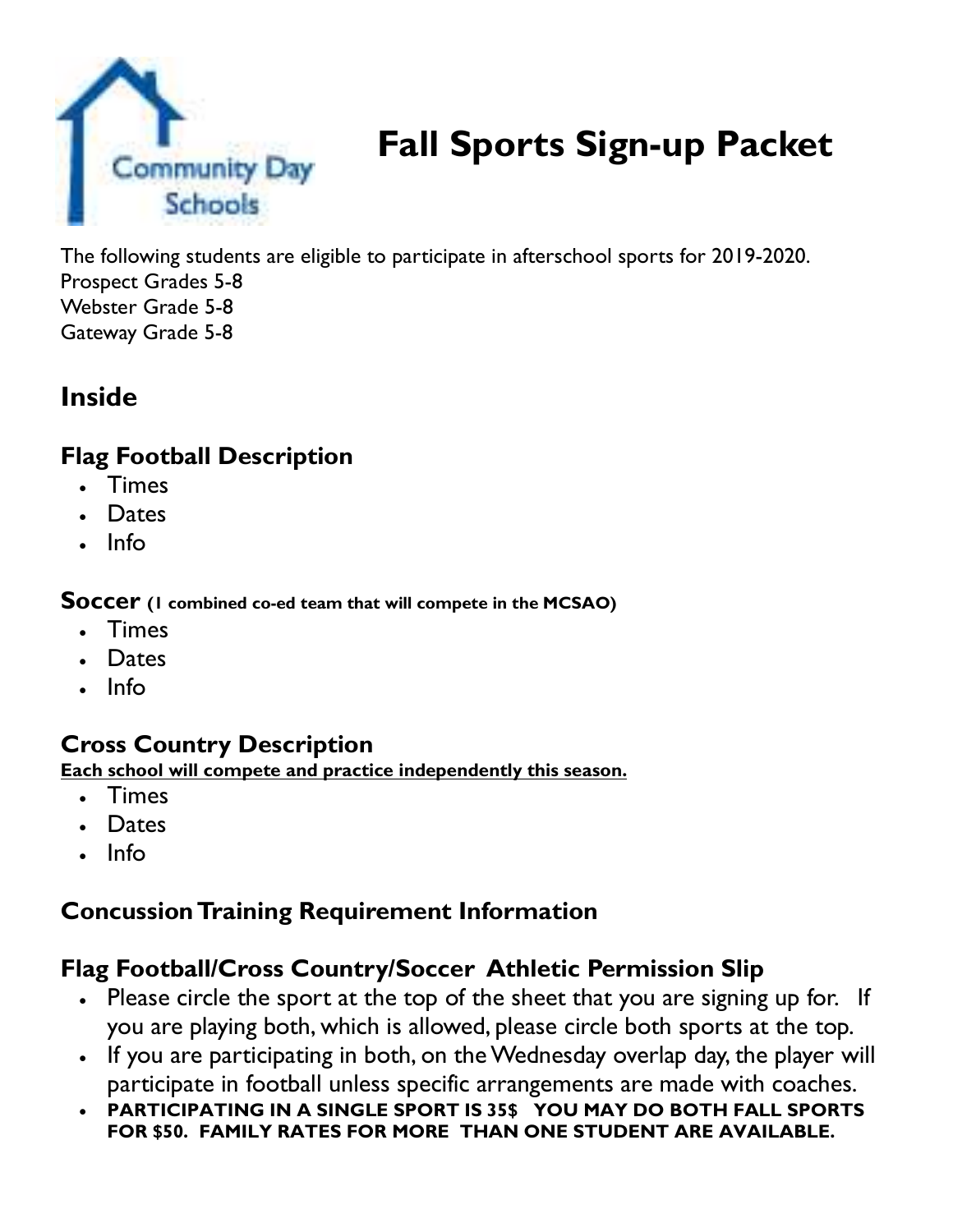

CDCPS is excited to add Soccer to our fall offerings for 2019-2020. We will be holding tryouts for our co-ed Varsity team that will compete in the MCSAO against other charter schools throughout the state. We will be practicing at the Marston Street Field and hosting our home games at Lawrence Stadium.

Tryouts begin Sept. 3rd

- Tues/Fri Practices—Nov.
- Games vary
- From 4 PM to 5:30 PM
- At the Marston St. Field

**CDCPS Soccer Spartans**

CDCPS Soccer practices will be held on the Marston St. Field just down the street from Commonwealth motors. Players will be bussed to the field but all players will be picked up at the Marston St. Field promptly at 5:30. Game Scheduled will released in early Sept. Home games will be at Lawrence Stadium. Away games played around the state. Flag Football Athletic Fee is \$35. (Play both sports for \$50)

**PLEASE SIGN-UP on the back and return to school ASAP.** 

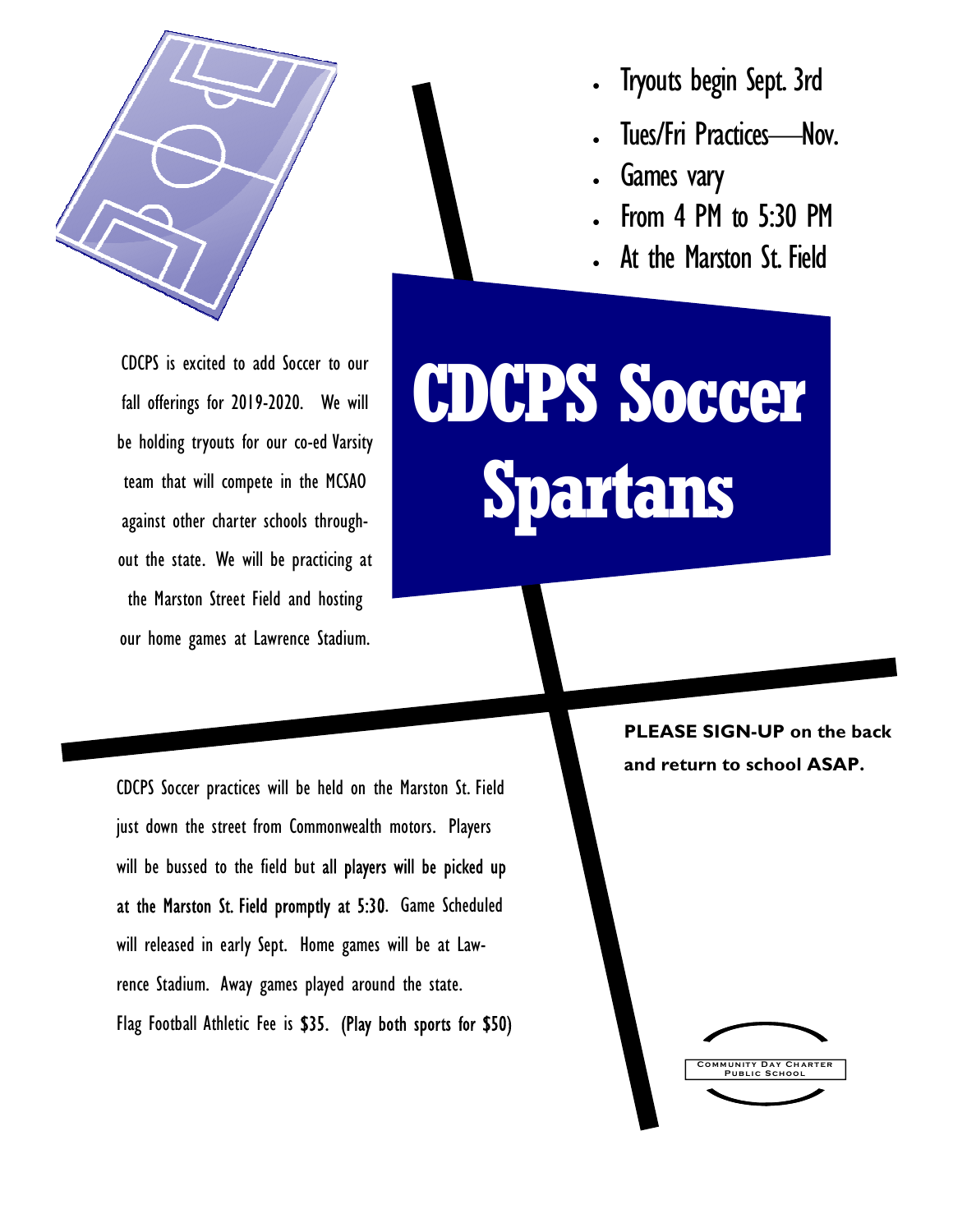



- Beginning Sept. 9th
- Mondays and Wednesdays thru November
- From 4 PM to 5:30 PM
- At the Marston St. Field

CDCPS Flag Football is about to begin again for it's 20th year. The league is open to boys and girls in the 5th thru eighth grades. Players are broken up equally onto four teams and play an 8-10 game schedule culminating in playoffs and an eventual Super Bowl Winner.

**CDCPS Flag Football League**

> **PLEASE SIGN-UP on the back and return to school ASAP.**

CDCPS Flag Football practices and games will be held on the Marston St. Field just down the street from Commonwealth motors. Players will be bussed to the field but all players will be picked up at the Marston St. Field promptly at 5:30. Flag Football Athletic Fee is \$35. (Play both sports for \$50)

> **MUNITY DAY CHART** PUBLIC SCHOO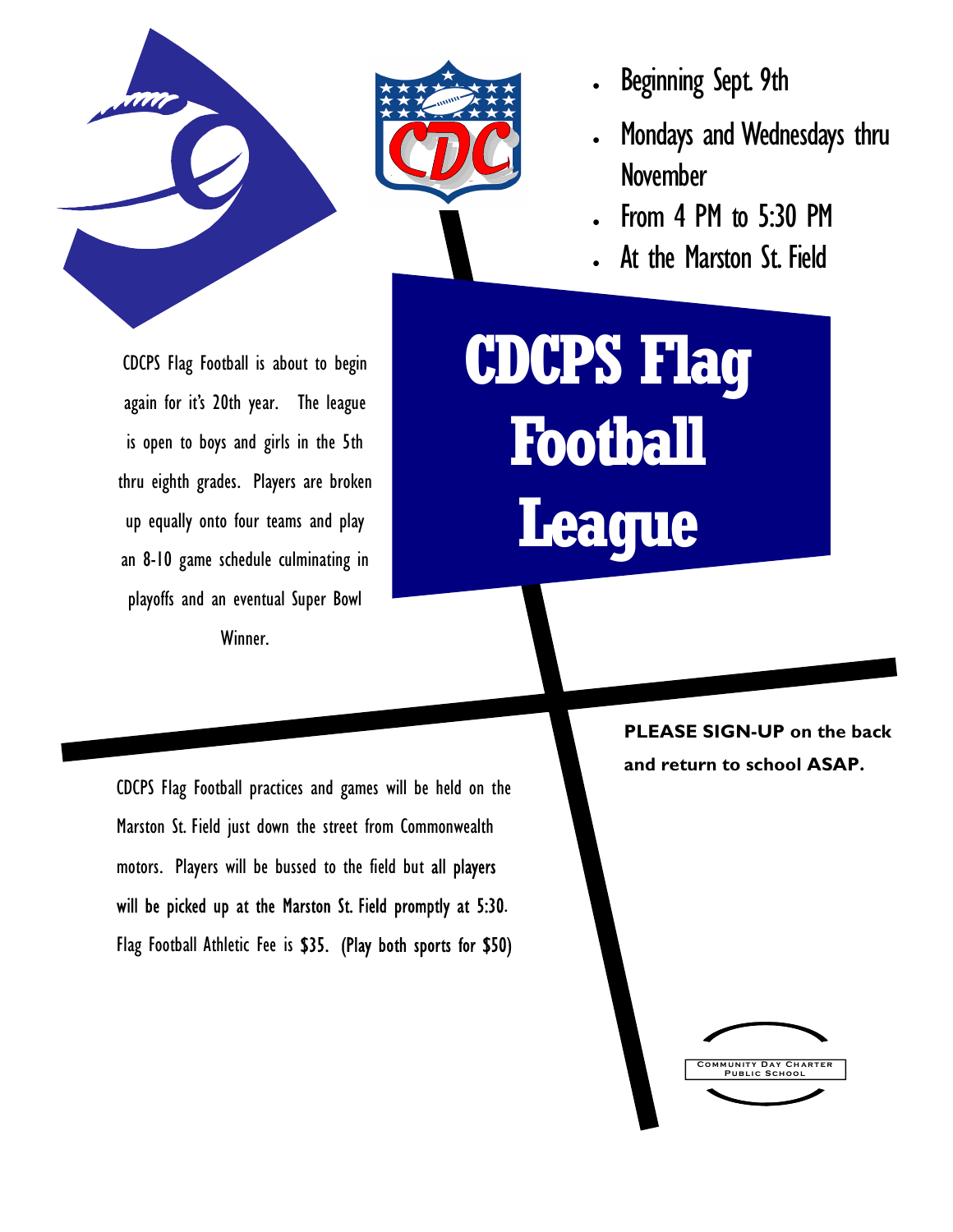## Community Day Charter Public Schools



CDCPS X-Country is long distance running over open country such as fields, paths, and roads. It is the perfect sport for anyone who loves to run or is looking to get in or stay in shape for other sports. It is a sport for all abilities!! Our teams will be competing in 2 large meets against other charter schools this fall season and teams hosting dual meets at our home course. Our meets will be both home (local area) and away. Boys and girls races are only a little more than a mile in length with races being

CDCPS Cross Country will practice at and around the CDCPS Gateway Campus. Runners will be picked up in front of the Gateway promptly at 5:00.

Cross Country Athletic Fee is only \$35. (Both FF and XC for \$50)

CDCPS Gateway will be completing as a separate school this cross country season.



## Beginning Sept. 3rd

- Tuesdays and Thursdays thru November (Runners can do multiple sports.)
- From 4 PM to 5:00 PM
	- Training CDCPS Farm. Will compete in 2 ivitational races this year around the state as well as dual meets at home.

# **CDCPS Gateway Cross Country**

**PLEASE SIGN-UP on the back and return to school ASAP.** 



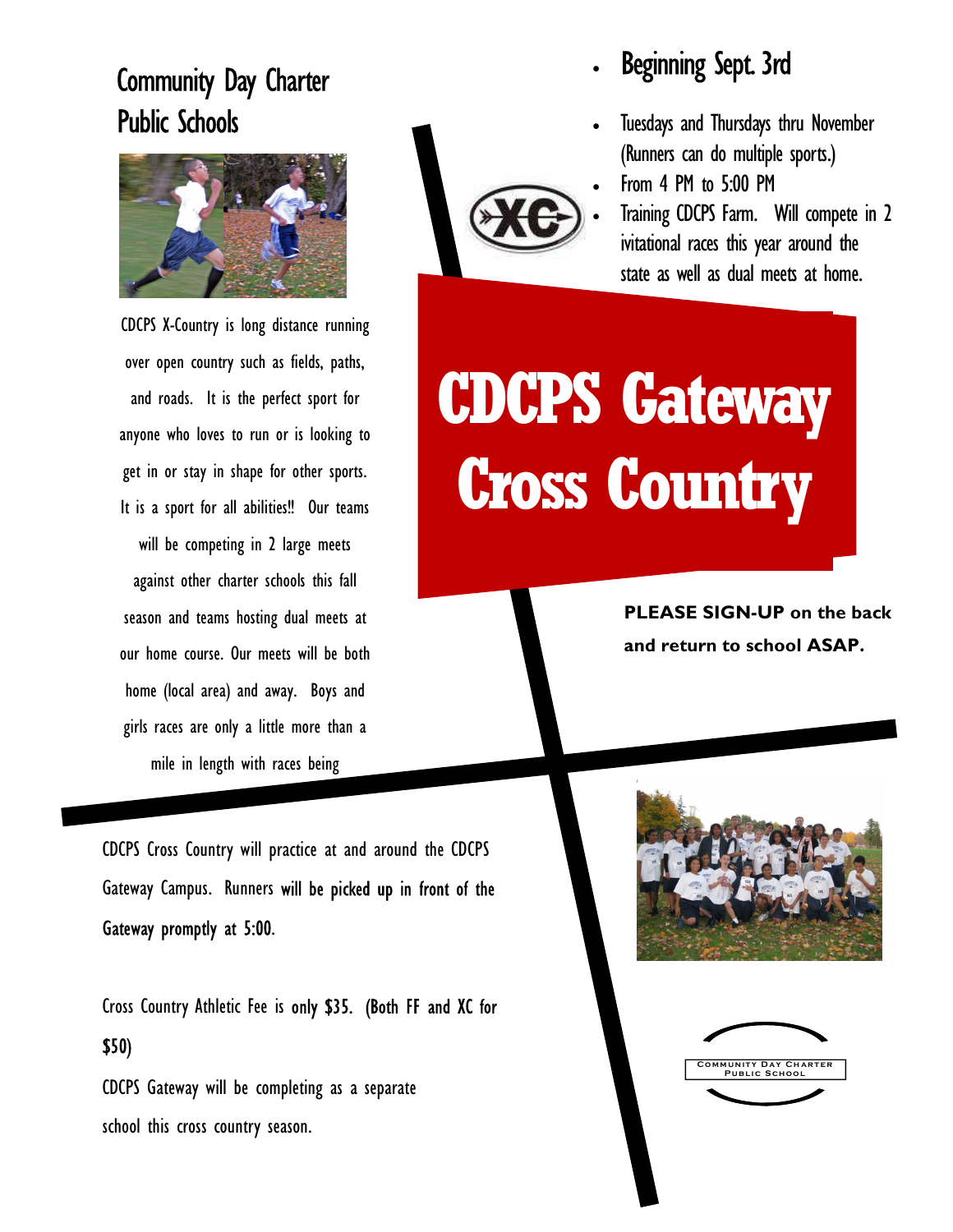

**Community Day Schools** 

Phone: 978-682-6796 Fax: 978-681-5838 g-

## **Annual Concussion Training Requirement**

Parents/ guardians and students who plan to participate in any athletic program at Community Day Charter Public School must also take a free on-line course.

Two free on-line courses are available and contain all the information required by the law. The first is available through the National Federation of High School Coaches. You will need to click the "order here" button and complete a brief information form to register. At the end of the course, you will receive a completion receipt which should be provided to the coach or athletic director as documentation. The entire course, including registration, can be completed in less than 30 minutes: https://nfhslearn.com/courses/61064/ concussion-in-sports.

The second online course is available through the Centers for Disease Control at: www.cdc.gov/concussion/HeadsUp/ online\_training.html.

Please complete and send copy of completion to main office.